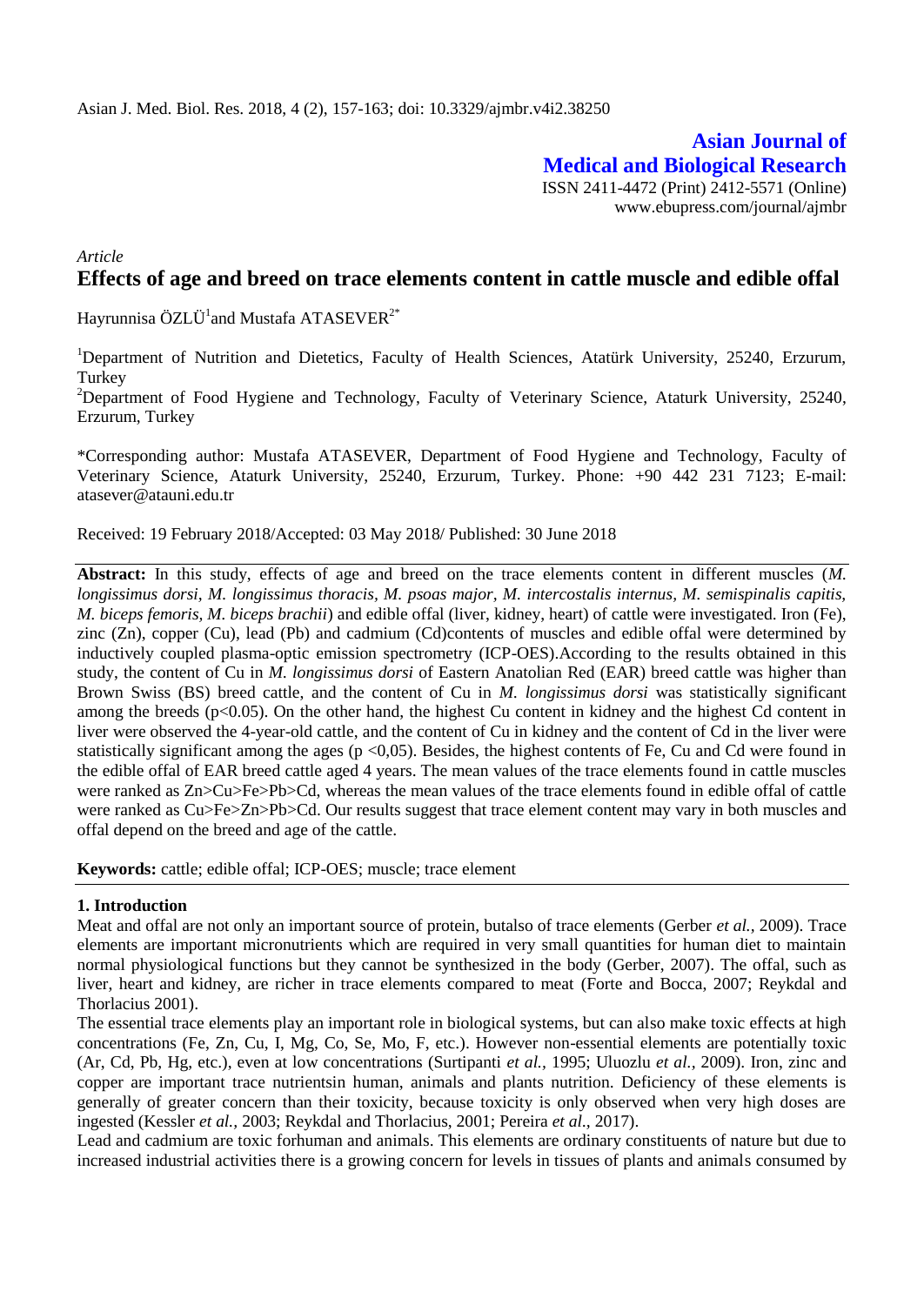human. Concentrations of lead and cadmium in meat are considerably lower than in kidney and liver (Reykdal and Thorlacius, 2001; Pilarczyk, 2017).

The aim of this study was to determine effects of age and breed on the contents of Fe, Zn, Cu, Pb and Cd in the muscles and edible offal of cattle.

### **2. Materials and Methods**

### **2.1. Samples**

A total of 110 samples from seven different muscles (*M. longissimus dorsi, M. longissimus thoracis, M. psoas major, M. intercostalis internus, M. semispinalis capitis, M. biceps femoris, M. biceps brachii*) and three different edible offal (liver, kidney and heart) of 7 EAR and 3 BS breed cattle were collected from Erzurum slaughter house in Turkey. The cattle were different ages (2, 3 and 4) and, samples were taken from the same cattle. All samples were put into plastic bags for transport to the laboratory on the same day and were stored at-18˚C until used to analysis.

## **2.2. Microwave digestion**

The samples were digested by a commercial Microwave Digestion System (Berghof Speedwave MWS-3) using vessels that are pressure resistant and manufactured entirely from is statically pressed TFM. Approximately 0.5 g sample was weighted and mixed with 6 ml  $HNO<sub>3</sub>$  (65%) and 2 ml  $H<sub>2</sub>O<sub>2</sub>$  (35%) in a vessel. Blank digestion was carried out in the same way. First, digestion temperature was raised to 180°C within 15 minutes and held at this temperature for 15 minutes. After then, digested samples cooling, the content of the vessels were diluted to 25 ml with double deionized water [\(Gerber,](#page-5-0) 2007).

### **2.3. Trace elements analysis**

Inductively coupled plasma-optic emission spectrometry (ICP-OES) was used to determine iron, zinc, copper, lead and cadmium contents in the muscle and offal samples of cattle. The Spectrometer (Optima 2000 DV Perkin Elmer-1350 W) was used with the following wavelengths: 238.204 nm for iron, 213.857 nm for zinc, 324.752 nm for copper, 224.688 nm for lead and 226.502 nm for cadmium. All trace element contents were determined on a wet weight basis.

## **2.4. Statistical analysis**

All statistical analyses were performed using SPSS 13.0 software package. All data are presented as average values±SD. All variables were tested with one way Analysis of Variance (ANOVA) followed by Duncan's test. Independent-samples t-test was used to compare data between the two breed. Results were considered as significant when p-values were than 0.05.

### **3. Results**

The mean values of Fe, Zn, Cu, Pb and Cd contents (mg/kg) in seven different muscles (*M. longissimus dorsi, M. longissimus thoracis, M. psoas major, M. intercostalis internus, M. semispinalis capitis, M. biceps femoris, M. biceps brachii*) and three different edible offal (liver, kidney and heart) of cattle depending on the age (2, 3, 4) and breed (SB, EAR) are given in Tables 1 and 2.

Although there were not significant differences in the Fe content among the age and breed groups, Fe concentration varied appreciably among the age and breed groups in the current study. The lowest and the highest content of Fe in muscles depend on breed were identified in *M. longissimus dorsi* (18.85 mg/kg) and *M*. *biceps brachii* (42.39 mg/kg) of BS breed cattle. At the same time, the highest and lowest Fe content was in *M. longissimus dorsi* of 3 and 4-year-old cattle (45.26 mg/kg, 10.14 mg/kg, respectively). The maximum content of Zn in muscle were *M. biceps femoris* (87.87 mg/kg) in 4 years old cattle as well as *M. biceps brachii* (76.61 mg/kg) in BS breed cattle. According to the results obtained in this study, the content of Cu in *M. longissimus dorsi* of EAR breed cattle was higher than BS breed cattle, and the content of Cu in *M. longissimus dorsi* was statistically significant among the breeds  $(p<0.05)$  (Table 1).

The results showed that the highest Fe content was in kidney of the 4-year-old cattle (84.25 mg/kg) and in heart of the BS breed cattle (70.34 mg/kg). On the other hand, the lowest Fe content in the offal samples was determined in the liver of the 3 years cattle and, in liver of BS breed cattle. The lowest and the highest levels of Zn in edible offal depending on age were found in kidney samples in the 3 and 4 years of age in cattle, respectively. Besides, according to breed, the maximum and minimum Zn levels in the offal samples were determined as 23.51 mg/kg for heart of EAR breed cattle and as 49.52 mg/kg for kidney of BS. On the other hand, the highest Cu content in kidney and the highest Cd content in liver were observed the 4-year-old cattle,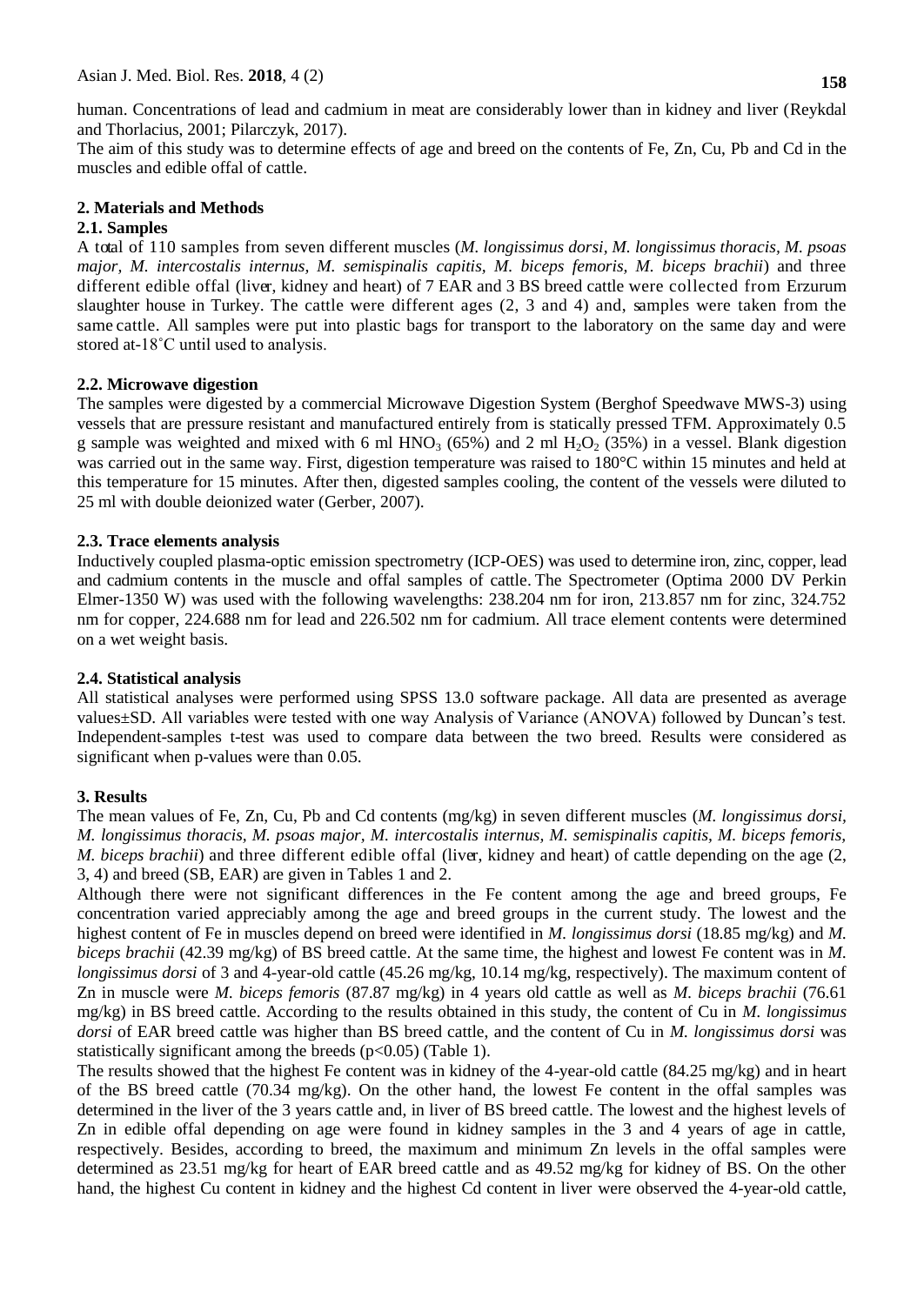and the content of Cu in kidney and the content of Cd in the liver were statistically significant among the ages (p<0.05) (Table 2).

| <b>Muscles</b>                  | <b>Trace</b>    | Age               |                   |                    | <b>Breed</b>       |                    |  |  |
|---------------------------------|-----------------|-------------------|-------------------|--------------------|--------------------|--------------------|--|--|
|                                 | <b>Elements</b> | $\overline{2}$    | 3                 | 4                  | <b>BS</b>          | <b>EAR</b>         |  |  |
| M. longissimus<br>Thoracis      | Fe              | $32.52 \pm 43.96$ | $11.79 \pm 11.36$ | $32.46 \pm 37.77$  | $31.58 \pm 44.60$  | $24.15 \pm 29.33$  |  |  |
|                                 | Zn              | $56.45 \pm 42.11$ | $45.46 \pm 3.90$  | $56.82 \pm 55.27$  | $64.42 \pm 35.56$  | $47.40 \pm 41.34$  |  |  |
|                                 | Cu              | $48.20 \pm 14.19$ | $49.42 \pm 19.85$ | $44.34 \pm 9.04$   | $47.16 \pm 18.38$  | $47.11 \pm 10.61$  |  |  |
|                                 | Pb              | $0.13 \pm 0.13$   | $0.12\pm0.07$     | $0.12 \pm 0.15$    | $0.16 \pm 0.13$    | $0.10 \pm 0.11$    |  |  |
|                                 | Cd              | $0.02 \pm 0.01$   | $0.06 \pm 0.06$   | $0.05\pm0.07$      | $0.06\pm0.05$      | $0.03 \pm 0.06$    |  |  |
|                                 | Fe              | $21.94 \pm 32.96$ | $12.96 \pm 7.43$  | $33.38 \pm 48.88$  | $23.77 \pm 31.81$  | $23.59 \pm 37.05$  |  |  |
| Capitis                         | Zn              | $44.82 \pm 27.30$ | $45.03 \pm 10.83$ | $58.12 \pm 67.50$  | $54.76 \pm 22.46$  | $46.83 \pm 49.85$  |  |  |
| N.                              | Cu              | $50.06 \pm 16.67$ | $51.05 \pm 31.32$ | $39.13 \pm 21.97$  | $42.05 \pm 26.58$  | $48.82 \pm 19.74$  |  |  |
| semispinalis                    | Pb              | $0.11 \pm 0.08$   | $0.10 \pm 0.09$   | $0.17 \pm 0.26$    | $0.11 \pm 0.11$    | $0.14 \pm 0.19$    |  |  |
|                                 | Cd              | $0.01 \pm 0.01$   | $0.02\pm0.02$     | $0.03\pm0.02$      | $0.02 \pm 0.02$    | $0.02 \pm 0.02$    |  |  |
|                                 | Fe              | $19.82 \pm 26.42$ | $10.28 \pm 9.71$  | $30.05 \pm 41.95$  | $19.13 \pm 26.87$  | $21.97 \pm 31.77$  |  |  |
| M. psoas<br>Major               | Zn              | $29.43 \pm 25.39$ | $30.34 \pm 10.15$ | $77.43 \pm 102.17$ | $32.57\pm22.03$    | $55.46 \pm 77.93$  |  |  |
|                                 | Cu              | $41.65 \pm 27.30$ | $44.46 \pm 20.86$ | $85.47 \pm 86.01$  | $31.85 \pm 8.76$   | $73.50 \pm 64.92$  |  |  |
|                                 | Pb              | $0.13 \pm 0.13$   | $0.09 \pm 0.05$   | $0.42 \pm 0.70$    | $0.11 \pm 0.13$    | $0.29 \pm 0.52$    |  |  |
|                                 | Cd              | $0.02 \pm 0.01$   | $0.01\pm0.01$     | $0.03\pm0.03$      | $0.02\pm0.01$      | $0.02\pm0.02$      |  |  |
|                                 | $\rm Fe$        | $26.35 \pm 34.59$ | $17.35 \pm 13.57$ | $37.08 \pm 56.31$  | $26.38 \pm 34.60$  | $28.61 \pm 41.93$  |  |  |
| internus                        | Zn              | $43.30 \pm 46.55$ | $42.69 \pm 8.88$  | $66.82 \pm 85.79$  | $50.34 \pm 44.92$  | $52.45 \pm 63.40$  |  |  |
|                                 | Cu              | $41.46 \pm 20.09$ | $51.64 \pm 13.92$ | $46.72 \pm 28.70$  | $46.76 \pm 19.87$  | $45.80 \pm 22.60$  |  |  |
|                                 | ${\rm Pb}$      | $0.19 \pm 0.14$   | $0.10 \pm 0.04$   | $0.22 \pm 0.38$    | $0.19 \pm 0.14$    | $0.16 \pm 0.28$    |  |  |
|                                 | Cd              | $0.01 \pm 0.01$   | $0.01\pm0.01$     | $0.04 \pm 0.03$    | $0.02 \pm 0.01$    | $0.03 \pm 0.03$    |  |  |
|                                 | Fe              | $20.52 \pm 22.69$ | $10.14 \pm 8.72$  | $45.26 \pm 75.54$  | $18.85 \pm 23.61$  | $31.17 \pm 56.44$  |  |  |
|                                 | Zn              | $31.68 \pm 28.26$ | $26.50 \pm 1.71$  | $70.41 \pm 104.56$ | $31.54 \pm 26.90$  | $51.68 \pm 77.79$  |  |  |
| Dorsi                           | Cu              | $55.38 \pm 31.38$ | $48.30 \pm 1.69$  | $89.38 \pm 41.50$  | $39.92 \pm 12.09b$ | $80.61 \pm 34.28a$ |  |  |
| M. longissimus M. intercostalis | Pb              | $0.17 \pm 0.07$   | $0.11 \pm 0.02$   | $0.43 \pm 0.60$    | $0.15 \pm 0.07$    | $0.30 \pm 0.45$    |  |  |
|                                 | Cd              | $0.02 \pm 0.01$   | $0.02 \pm 0.01$   | $0.08\pm0.06$      | $0.02\pm0.01$      | $0.06 \pm 0.06$    |  |  |
|                                 | Fe              | $24.64 \pm 32.29$ | $11.90 \pm 10.19$ | $44.50 \pm 68.85$  | $23.79 \pm 32.97$  | $31.02 \pm 51.76$  |  |  |
|                                 | Zn              | $38.77 \pm 28.14$ | $31.18 \pm 8.78$  | $87.87 \pm 133.06$ | $42.62 \pm 26.59$  | $61.38 \pm 99.75$  |  |  |
| M. biceps<br>Femoris            | Cu              | $32.77 \pm 19.50$ | $36.33 \pm 12.03$ | $65.22 \pm 58.03$  | $34.91 \pm 20.52$  | $51.61 \pm 44.75$  |  |  |
|                                 | Pb              | $0.14 \pm 0.13$   | $0.07 \pm 0.07$   | $0.46 \pm 0.71$    | $0.16 \pm 0.12$    | $0.28 \pm 0.55$    |  |  |
|                                 | Cd              | $0.02 \pm 0.01$   | $0.01\pm0.01$     | $0.06 \pm 0.08$    | $0.02 \pm 0.01$    | $0.04 \pm 0.07$    |  |  |
|                                 | Fe              | $40.26 \pm 49.86$ | $22.88 \pm 7.94$  | $34.91 \pm 51.58$  | $42.39 \pm 48.43$  | $29.97 \pm 36.74$  |  |  |
| biceps<br>M. biceps<br>Brachii  | Zn              | $71.91 \pm 48.69$ | $62.16 \pm 4.09$  | $78.64 \pm 94.44$  | $76.61 \pm 46.17$  | $68.89 \pm 68.10$  |  |  |
|                                 | Cu              | $31.85 \pm 17.52$ | $34.44 \pm 13.74$ | $53.20 \pm 38.00$  | $31.52 \pm 17.91$  | $45.35 \pm 29.54$  |  |  |
|                                 | Pb              | $0.10 \pm 0.16$   | $0.17\pm0.02$     | $0.26 \pm 0.39$    | $0.13\pm0.15$      | $0.16 \pm 0.31$    |  |  |
|                                 | Cd              | $0.02 \pm 0.02$   | $0.02 \pm 0.01$   | $0.05 \pm 0.04$    | $0.02 \pm 0.01$    | $0.03 \pm 0.03$    |  |  |
|                                 | Fe              | $26.58 \pm 32.31$ | $13.90 \pm 9.48$  | $37.16 \pm 49.36$  | $26.56 \pm 32.45$  | $27.21 \pm 39.24$  |  |  |
|                                 | Zn              | $45.20 \pm 35.03$ | $40.48 \pm 13.30$ | $70.87 \pm 84.32$  | $50.41 \pm 33.37$  | 54.87±66.49        |  |  |
| Mean                            | Cu              | $43.05 \pm 20.87$ | $45.09 \pm 16.70$ | $60.49 \pm 45.43$  | $39.17 \pm 17.49$  | $56.11 \pm 36.69$  |  |  |
|                                 | Pb              | $0.14 \pm 0.11$   | $0.09 \pm 0.06$   | $0.30 \pm 0.46$    | $0.15 \pm 0.11$    | $0.21 \pm 0.36$    |  |  |
|                                 | Cd              | $0.02 \pm 0.01$   | $0.02 \pm 0.03$   | $0.05 \pm 0.05$    | $0.02\pm0.02$      | $0.03 \pm 0.04$    |  |  |

**Table 1. Content of trace elements (mg/kg) in the muscles of cattle depending on the age and breed (mean ± standard devation).**

a-b: Means followed by different letters in the same line are significantly different (p<0.05) according to Independentsamples t-test; for statistical analysis.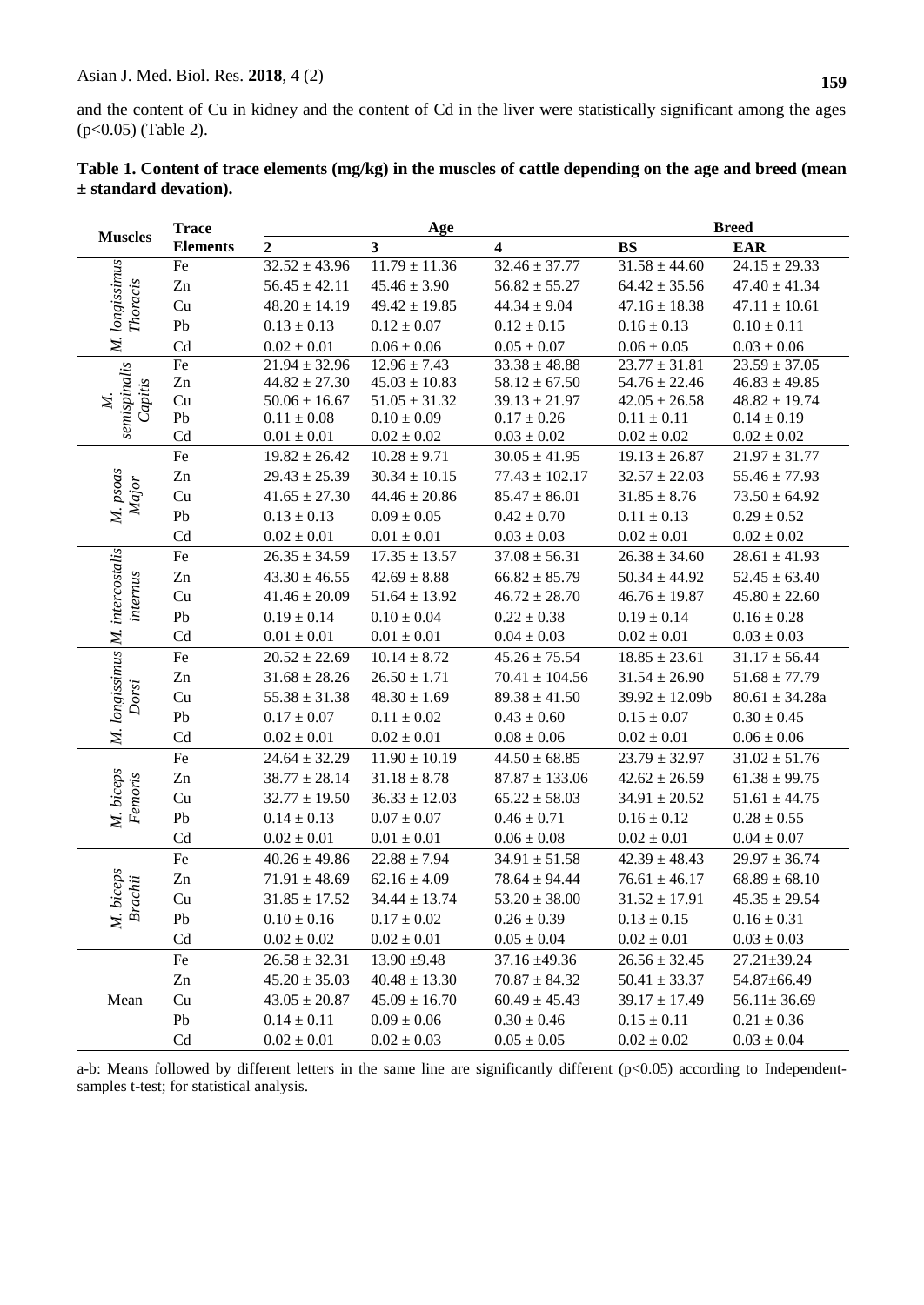| <b>Offal</b> | <b>Trace</b>    |                   | Age                |                    | <b>Breed</b>      |                   |  |  |
|--------------|-----------------|-------------------|--------------------|--------------------|-------------------|-------------------|--|--|
|              | <b>Elements</b> | $\mathbf{2}$      | 3                  | 4                  | <b>BS</b>         | <b>EAR</b>        |  |  |
| Liver        | Fe              | $38.63 \pm 23.95$ | $25.25 \pm 7.33$   | $56.79 \pm 42.96$  | $35.19 \pm 25.87$ | $45.23 \pm 33.81$ |  |  |
|              | Zn              | $29.70 \pm 24.96$ | $21.22 \pm 5.83$   | $42.92 \pm 34.02$  | $34.43 \pm 21.58$ | $30.91 \pm 28.36$ |  |  |
|              | Cu              | $80.66 \pm 22.63$ | $44.66 \pm 18.09$  | $70.48 \pm 2.77$   | $64.94 \pm 23.07$ | 68.40 $\pm$ 21.91 |  |  |
|              | Pb              | $0.25 \pm 0.10$   | $0.12 \pm 0.09$    | $0.25 \pm 0.14$    | $0.24 \pm 0.11$   | $0.20 \pm 0.13$   |  |  |
|              | C <sub>d</sub>  | $0.04 \pm 0.03b$  | $0.01 \pm 0.01$    | $0.08 \pm 0.05a$   | $0.02 \pm 0.02$   | $0.06 \pm 0.05$   |  |  |
| Heart        | Fe              | $73.71 \pm 79.53$ | $35.30 \pm 13.06$  | $68.59 \pm 46.41$  | $70.34 \pm 81.71$ | $56.25 \pm 36.75$ |  |  |
|              | Zn              | $43.75 \pm 41.35$ | $20.92 \pm 11.33$  | $31.23 \pm 45.73$  | $49.52 \pm 36.35$ | $23.51 \pm 33.88$ |  |  |
|              | Cu              | $56.25 \pm 11.08$ | $64.62 \pm 15.22$  | $36.01 \pm 33.11$  | $61.37 \pm 16.94$ | $45.35 \pm 26.37$ |  |  |
|              | Pb              | $0.17 \pm 0.15$   | $0.11 \pm 0.01$    | $0.17 \pm 0.26$    | $0.18 \pm 0.15$   | $0.14 \pm 0.19$   |  |  |
|              | C <sub>d</sub>  | $0.03 \pm 0.02$   | $0.06 \pm 0.07$    | $0.03 \pm 0.01$    | $0.05 \pm 0.06$   | $0.03 \pm 0.02$   |  |  |
| Kidne<br>y   | Fe              | $60.72 \pm 44.36$ | $30.21 \pm 15.39$  | $84.25 \pm 69.87$  | $50.10 \pm 50.60$ | $67.16 \pm 54.17$ |  |  |
|              | Zn              | $23.77 \pm 27.01$ | $13.69 \pm 1.82$   | $69.65 \pm 99.69$  | $26.97 \pm 24.56$ | $43.84 \pm 77.53$ |  |  |
|              | Cu              | $49.11 \pm 2.21$  | $32.22 \pm 10.63b$ | $70.64 \pm 19.68a$ | $38.39 \pm 14.18$ | $60.30 \pm 19.03$ |  |  |
|              | Pb              | $0.13 \pm 0.11$   | $0.06 \pm 0.02$    | $0.22 \pm 0.25$    | $0.11 \pm 0.11$   | $0.16 \pm 0.19$   |  |  |
|              | C <sub>d</sub>  | $0.09 \pm 0.03$   | $0.06 \pm 0.03$    | $0.30 \pm 0.43$    | $0.08 \pm 0.04$   | $0.20 \pm 0.33$   |  |  |

**Table 2. Content of trace elements (mg/kg) in the edible offal of cattle depending on the age and breed (mean ± standard deviation).**

a-b: Means followed by different letters in the same line are significantly different (p<0.05) according to Duncan's test; for statistical analysis.

|  | Table 3. Content of trace elements $(mg/kg)$ in the muscles and edible offal (mean $\pm$ standard devation). |  |  |  |  |
|--|--------------------------------------------------------------------------------------------------------------|--|--|--|--|
|  |                                                                                                              |  |  |  |  |

| <b>Samples</b>            | Fe                | Zn                | Cu                | Pb              | Cd              |
|---------------------------|-------------------|-------------------|-------------------|-----------------|-----------------|
| Liver                     | $41.58 \pm 30.21$ | $32.19 \pm 25.01$ | $67.14 \pm 21.23$ | $0.22 \pm 0.12$ | $0.05 \pm 0.04$ |
| Kidney                    | $61.37 \pm 53.51$ | $32.97 \pm 35.46$ | $51.17 \pm 23.85$ | $0.15 \pm 0.17$ | $0.04 \pm 0.04$ |
| Heart                     | $60.95 \pm 51.02$ | $37.71 \pm 62.13$ | $52.34 \pm 20.00$ | $0.14 \pm 0.16$ | $0.16 \pm 0.26$ |
| M. longissimus thoracis   | $26.85 \pm 33.57$ | $53.59 \pm 38.45$ | $47.13 \pm 13.00$ | $0.13 \pm 0.12$ | $0.04 \pm 0.05$ |
| M. semispinalis capitis   | $23.65 \pm 33.57$ | $49.71 \pm 40.72$ | $46.36 \pm 21.39$ | $0.13 \pm 0.16$ | $0.02 \pm 0.02$ |
| M. psoas major            | $20.94 \pm 28.71$ | $47.13 \pm 62.63$ | $58.35 \pm 54.71$ | $0.22 \pm 0.42$ | $0.02 \pm 0.02$ |
| M. intercostalis internus | $27.80 \pm 37.62$ | $51.69 \pm 54.94$ | $46.15 \pm 20.62$ | $0.17 \pm 0.23$ | $0.02 \pm 0.03$ |
| M. longissimus dorsi      | $26.69 \pm 46.01$ | $44.35 \pm 62.86$ | $65.81 \pm 34.21$ | $0.25 \pm 0.36$ | $0.04 \pm 0.05$ |
| M. biceps femoris         | $28.39 \pm 44.12$ | $54.56 \pm 79.20$ | $45.54 \pm 37.40$ | $0.24 \pm 0.43$ | $0.03 \pm 0.05$ |
| M. biceps brachii         | $34.49 \pm 39.40$ | $71.70 \pm 58.63$ | $40.32 \pm 25.85$ | $0.15 \pm 0.25$ | $0.03 \pm 0.03$ |
| Mean                      | $26.97 \pm 36.68$ | $53.25 \pm 56.50$ | $49.95 \pm 32.04$ | $0.18 \pm 0.30$ | $0.03 \pm 0.04$ |

Trace element concentrations in muscle and offal samples were quite variable as Fe: 10.14-45.26; 25.25-84.25 mg/kg, Zn: 26.50-87.87; 13.69-69.65 mg/kg, Cu: 31.85-89.38; 32.22-80.66 mg/kg, Pb: 0.07-0.46; 0.06-0.25 mg/kg, Cd: 0.01-0.08; 0.01-0.30 mg/kg, respectively. The order of trace element levels determined in muscle and offal samples were Zn>Cu>Fe>Pb>Cd and Cu>Fe>Zn>Pb>Cd, respectively (Table 3).

### **4. Discussion**

Trace elements are essential food components that are not synthesized in the body and must be absolutely taken in from the outside sources. The most reliable and healthy way of taking in these elements from outside of the body is with food. The sufficient intake of the trace elements needed by the human body can only be supplied with adequate and balanced nutrition (Gropper *et al.,* 2016). Red meat, considered as one of the good food sources for nutrition, is very rich in essential trace elements for the human organism, except for calcium (De Smet and Vossen, 2016; Lombardi-Boccia *et al.,* 2005). In this study, in which the effects of age and breed on the content of trace elements in cattle muscle and edible offal were investigated. The content of Cu in *M. longissimus dorsi* was statistically significant among the breeds, and the content of Cu and Cd in the liver was statistically significant among the ages ( $p<0.05$ ). On the other hand, the highest contents of Fe, Cu and Cd were found in the edible offal of EAR breed cattle aged 4 years. The mean values of the trace elements found in cattle muscles were ranked as Zn>Cu>Fe>Pb>Cd, whereas the mean values of the trace elements found in edible offal of cattle were ranked as Cu>Fe>Zn>Pb>Cd.

The Fe content of muscles obtained from this study were higher than Fe content in muscles Kotula and Lusby, 1982, but were lower than those recorded by Demirel *et al.,*2008 and López Alonso *et al.*, 2004. Furthermore,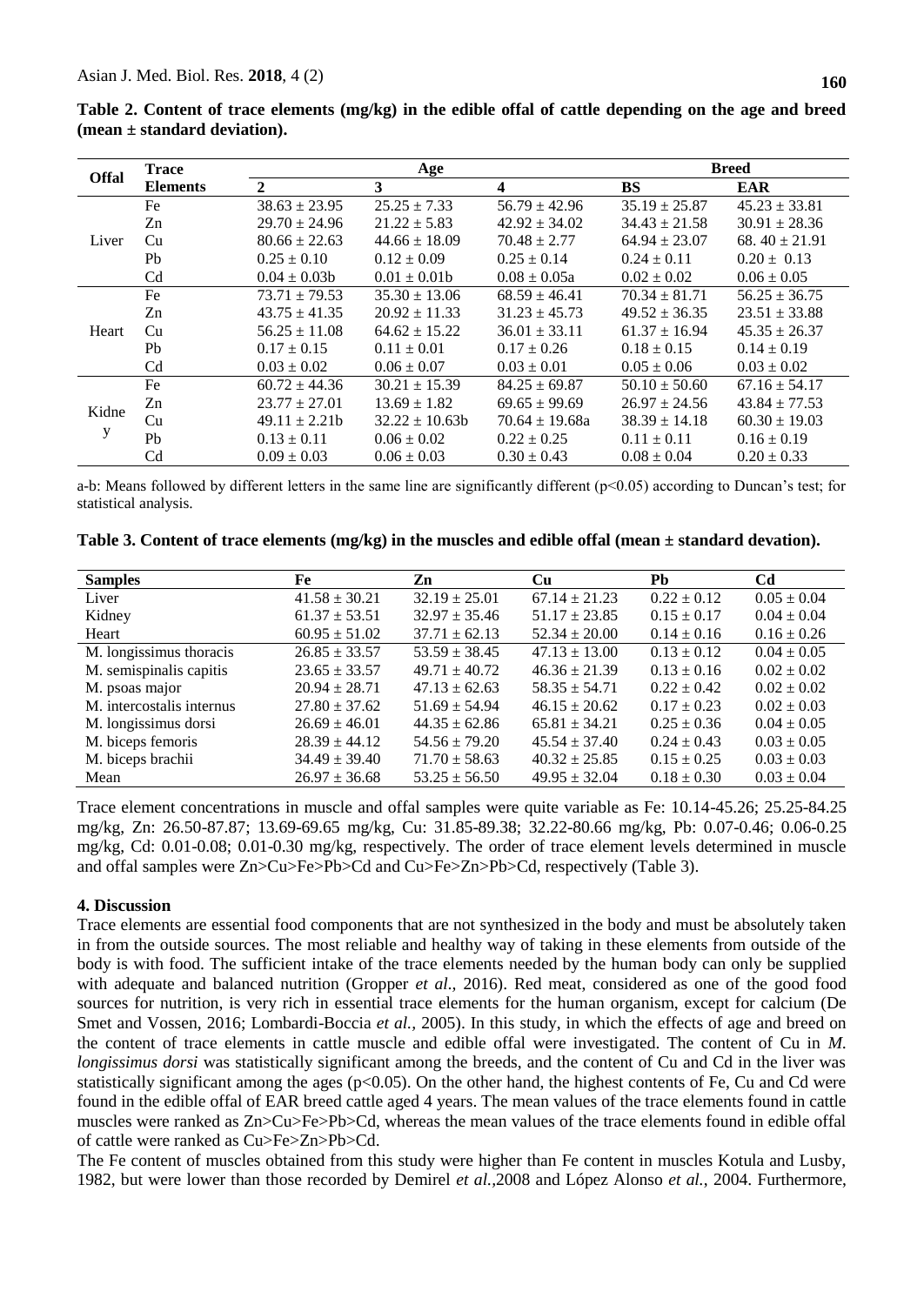the mean Zn content in liver observed in this study was lower than those reported by Sedki *et al.,* 2003 and López-Alonso *et al.,* 2004. Although Fe, Zn, Pb and Cd contents found in the cattle muscles and livers in this study were higher than the values obtained by Surtipanti *el al.,* 1995, they were found to be lower than the values obtained by Koréneková and Skalıcká, 2002.

Moreover, it was observed that the values of Fe in the muscles, and Cu, Pb, Cd in the livers, and Pb and Cd in the kidneys of the cattle fattened up in rural areas were higher in the study conducted by Abou-Arab, 2001 than the values obtained in this study. Although the trace element content that was identified by the same researcher in the livers of the cattle fattened up in industrialized areas was the same as that of the cattle fattened up in rural areas, the contents of Fe along with Zn in the muscles, the contents of Pb and Cd in addition to Fe and Zn in the kidneys, and the contents of Pb and Cd in the hearts of the cattle were found to be higher than the values we obtained in our study.

These studies conducted show that the difference in the contents of trace elements and heavy metals found in the muscle and edible offal of the cattle may be caused due to regional differences, on the other hand, may result in more accumulation in particular organs, especially in the liver and kidneys of animals fattened up close to industrial areas. This can be explained by the soil characteristics of the region, as well as the contamination status of pasture lands and waters with industrial wastes (Tangahu *et al.,* 2011; Trujillo-González *et al.,* 2017).

It was observed that the amounts of Pb and Cd found in the cattle liver and kidney tissues were higher in the study of Şenavcı *et al.,* 1997 that was conducted in Ankara and Bursa cities than the values we obtained in our study. This difference is explained by the study regions of the researchers which were much more intense than our study area in terms of both vehicular traffic and industrialization.

The partially polluted and highly polluted categories of Cd and Mn values according to a study conducted on the metal content of the Ankara streamlet (Başar, 2001) and the Pb, Ni, Cr and Sb values of the agricultural soils in South Marmara above the limit values support the result of the high amounts of Pb and Cd in the liver and kidney tissues of the cattle fattened up in the region (Dartan and Toröz, 2013). It is considered that the exposure of the soil and waters of the region to these heavy metals, especially by the effects of industrial wastes and exhaust gases which have a high heavy metal content, may cause an accumulation in certain organs of plants and animals in the region (Oymak *et al.,* 2009; Tangahu *et al.,* 2011).

The amount of Zn in the cattle muscles found in our study was very similar to the values obtained by López Alonso *et al.,* 2000, whereas the amounts of Cu in the muscle, liver and kidney tissues we found were much higher than the values obtained by López Alonso *et al.,* 2000 and Surtipanti *et al*., 1995. In addition, in a study by Leonhardt *et al.*, 2006, Fe content in cattle *M. longissimus dorsi* was lower than Fe content in our study, on the contrary, Zn content was higher.

Moreover, level of Zn in meat was found very high  $(210 \pm 86 \text{ mg/kg})$  in the study conducted by Batista *et al.*, 2006. These differences in the trace element contents of the muscles and edible offal of the cattle are considered to be changing by the effects of factors such as biological (eg, family, breed, sex, age, muscle) and ecological (eg, type of fattening, place of fattening, season) factors. On the other hand, it was found that the amount of Fe in the cattle meat found in the study of Demirel *et al.*, 2008 was much higher than the value we obtained in this study, and the amounts of Zn and Cu were lower than in our study. Furthermore, in muscle of cattle determined the lowest Cu value (31.85 mg/kg) was higher than those reported many researcher (Domaradzki *et al.,* 20016; Doornenbal and Murray, 1981; Huerta-Montauti *et al.,* 2007; López Alonso *et al.,* 2000; Marchello *et al.,* 1984). This shows that there may be differences in different geographies, even in the same geographical region of a country, and that it makes it very difficult to standardize the trace element contents and to directly compare each other (Yıldırm, 1992).

The foods of vegetable and animal origin exposed to heavy metals may result in toxication by accumulating in certain organs as a result of being consumed by animals and humans. Our study also found that higher amounts of Cd and Pb accumulated in the cattle organs, such as liver and kidney, than in the muscles. It has been indicated by the European Commission Regulation (Anonymous, 2014; Anonymous, 2015) and Turkish Food Codex Regulation (Anonymous, 2012) that the maximum acceptable amount of Pb in the cattle meat and edible offal is 0,10 and 0,50 mg/kg, respectively, and the maximum acceptable amount of Cd in the cattle meat and liver is 0,05 mg/kg and in the kidney is 1.00 mg/kg. In this study, the amount of Pb in the analyzed samples was found to be above the limit values only in the meats. The value of Cd was found to be below these limits in both organs and meat.

#### **5. Conclusions**

A significant portion of daily recommended trace elements can be met by the consumption of meat and edible offal of the cattle fattened up in suitable environments, and they are particularly rich sources of iron, zinc and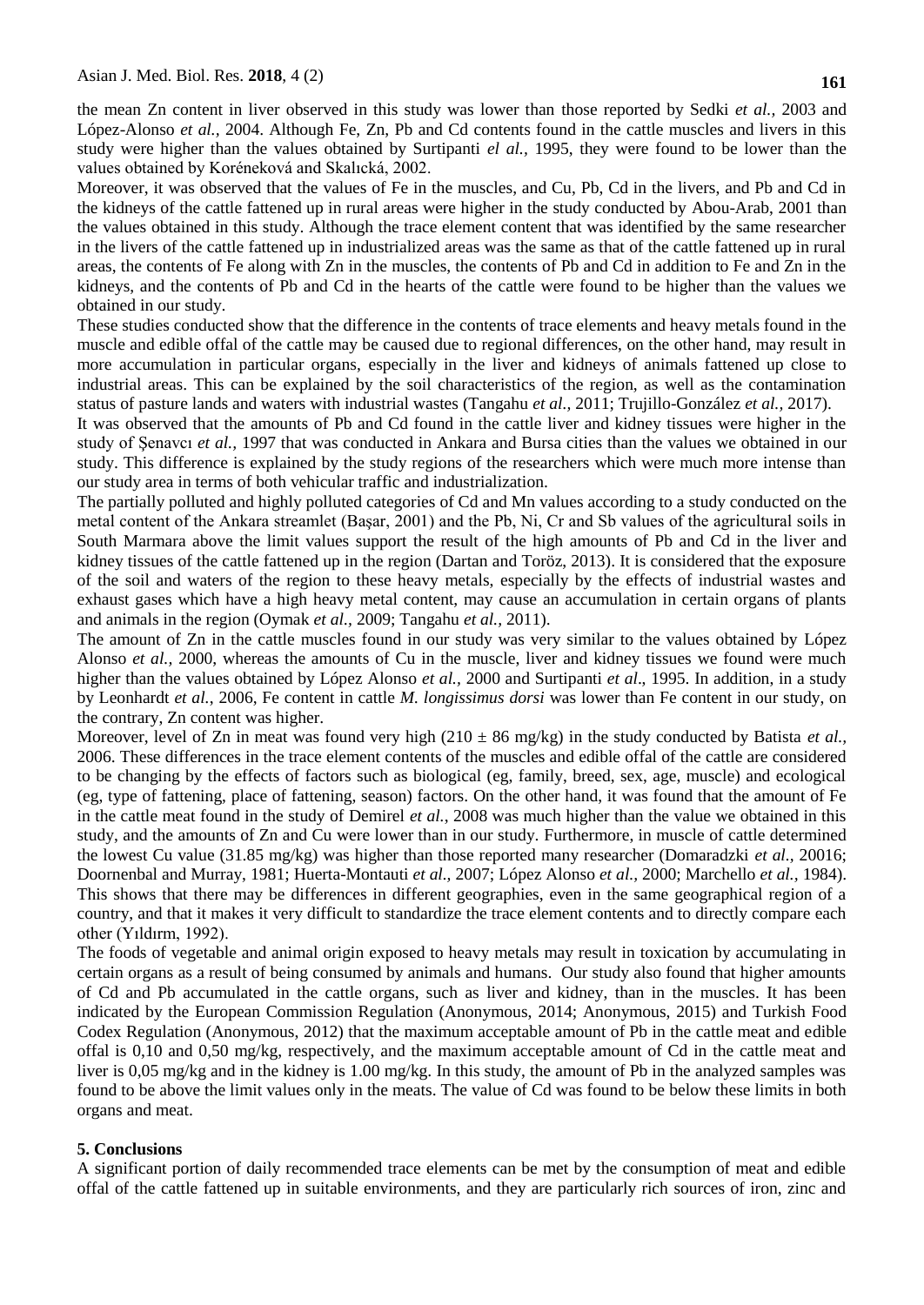copper in terms of human nutrition. The trace element content of cattle muscle and organs is considered to vary depending on the family, breed, gender, age, fattening pattern of the animal and on ecological and geographical characteristics of the region in which the animal is fattened up. It should not be ignored that the toxicities resulting from the consumption of the meat and organs of the cattle, which are not fattened up under suitable conditions, will reach to an extent that threatens the public health. In order to prevent this condition, it is highly important to take measures in terms of reducing the heavy metal spread of factories, and to ensure that industrial enterprises are not established in areas close to agricultural lands.

#### **Acknowledgements**

The authors are grateful for the financial support of the Unit of the Scientific Research Projects of Atatürk University. This study is in part of Mrs. Ozlu's MS thesis.

#### **Conflict of interest**

None to declare.

#### **References**

- Abou-Arab AAK, 2001. Heavy metals contents in Egyptian meat and the role of detergent washing of their levels. Food Chem. Toxicol., 39: 593-599.
- Anonymous, 2012. Notifications about determination of the maximum levels for certain contaminants in foodstuffs of Turkish Food Codex (in Turkish). Official Gazette of Republic of Turkey, Issue, 28157.
- Anonymous, 2014. Commission Regulation (EU) No 488/2014 of 12 May 2014 amending Regulation (EC) No 1881/2006 as regards maximum levels of cadmium in foodstuffs. Off. J. Eur. UnionL., 138: 75-79.
- Anonymous, 2015. Commission Regulation (EU) 2015/1005 of 25 June 2015 amending Regulation (EC) No 1881/2006 as regards maximum levels of lead in certain foodstuffs. Off. J. Eur. UnionL., 161:9-13.
- Başar H, 2001. Bursa ili topraklarının verimlilik durumlarının toprak analizleri ile incelenmesi. Uludag Üniv. Ziraat Fak. Derg., 15: 69-83.
- Batista BL, D Grotto, MF Carneiro and FJr Barbosa, 2012. Evaluation of the concentration of nonessential and essential elements in chicken, pork, and beef samples produced in Brazil. J. Toxicol. Environ. Health A, 75: 1269-1279.
- Dartan G and İ Toröz, 2013. Güney Marmara Bölgesinde Tarım Topraklarında Ağır Metal Kirliliğinin Araştırılması. Marmara Fen Bilimleri Dergisi, 25: 24-40.
- Demirel Ş, M Tüzen, S Saraçoğlu and M Soylak, 2008. Evaluation of various digestion procedures for trace element contents of some food materials. J. Hazard Mater., 152: 1020-1026.
- De Smet S and E Vossen, 2016. Meat: The balance between nutrition and health. A review. Meat Sci., 120 (Supplement C): 45-156.
- Domaradzki P, M Florek, A Staszowska and Z Litwińczuk, 2016. Evaluation of the mineral concentration in beef from polish native cattle. Biol. Trace Elem. Res., 171: 328-332.
- Doornenbal H and AC Murray, 1981. Effects of age, breed and sex and muscle on certain mineral concentrations in cattle. J. Food Sci., 47: 55-58.
- <span id="page-5-0"></span>Forte G and B Bocca, 2007. Quantification of cadmium and lead in offal by SF-ICP-MS:Method development and uncertainty estimate. Food Chem., 105: 1591-1598.
- Gerber N, 2007. The Role of Meat in Human Nutrition for the Supply with Nutrients, Particularly Functional Long-Chain n–3 Fatty Acids. Eidgenossische Technische Hochschule ETH, Degree of Doctor of Sciences, Zurich.
- Gerber N, R Brogioli, B Hattendorf, MR Scheeder, C Wenk and D Günther, 2009. Variability of selected trace elements of different meat cuts determined by ICP-MS and DRC-ICP-MS. Animal, 3: 166-172.
- Gropper SS, JL Smith and TP Carr, 2016. Essential Trace and Ultratrace Minerals. In: Advanced Nutrition and Human Metabolism. Edited by: Gropper SS and JL Smith, Cengage Learning, 7th ed, Boston, pp. 500-503.
- Huerta-Montauti D, V Villa, L Arenas De Moreno, A. Rodas-González, M. Giuffrida-Mendoza and N. Huerta-Leidenz, 2007. Proximate and mineral composition of imported versus domestic beef cuts for restaurant use in Venezuela. J. Muscle Foods, 18: 237-252.
- Kessler J, I Morel, PA Dufey, A Gutzwiller, A Stern and H Geyer, 2003. Effect of organic zinc sources on performance, zinc status and carcass, meat and claw quality in fattening bulls. Livestock Prod. Sci., 81: 161–171.
- Koréneková B, M Skalıcka and P Nad, 2002. Concentration of some heavy metals in cattle reared in the vicinity of a metallurgic industry. Veterinarski Arhiv., 72: 259-267.